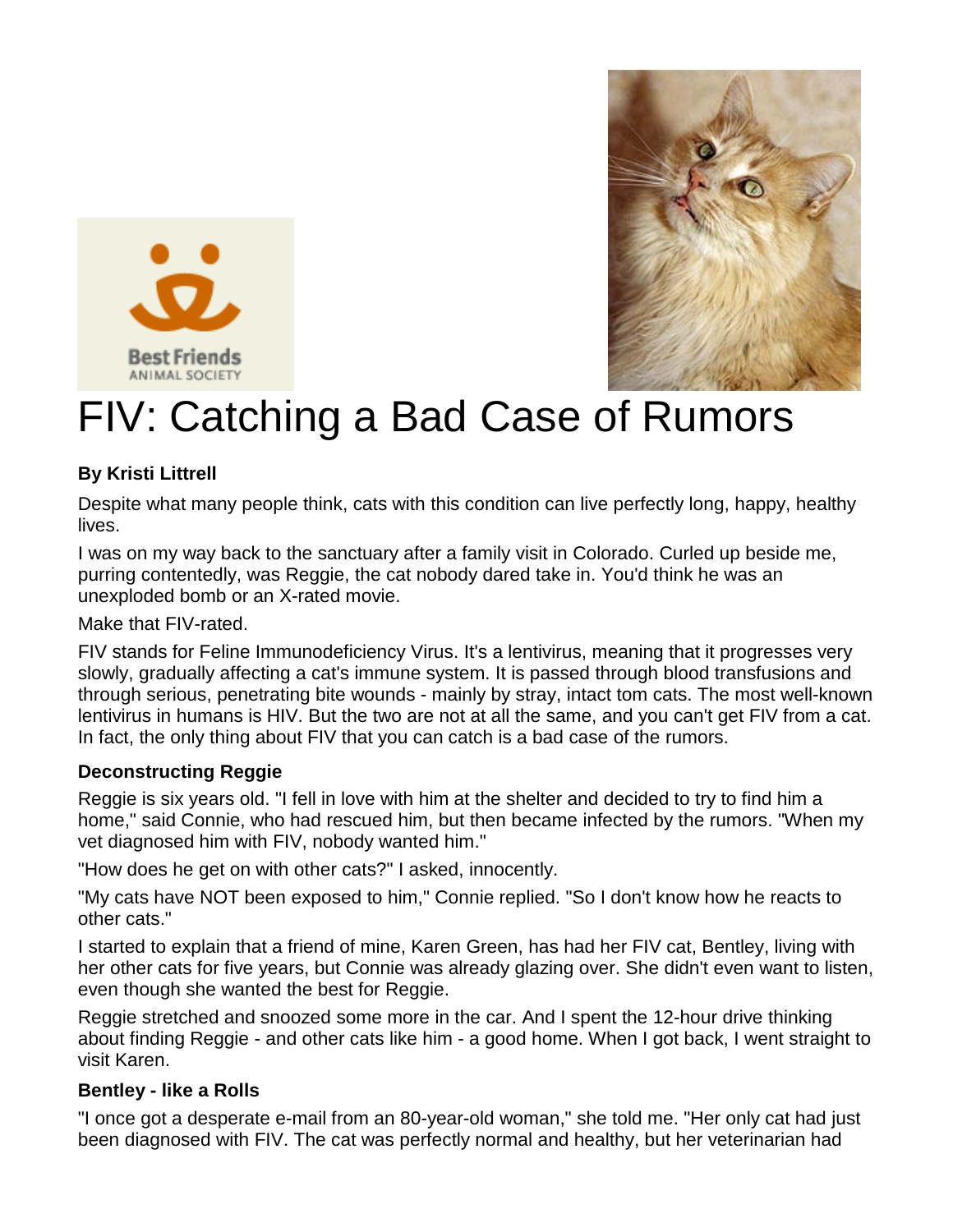suggested euthanizing him. The woman was desolated. She asked if we would take him at Best Friends. I said she should keep him. But it was my word against the vet's."

(While Karen is talking, Bentley jumps onto her lap. He's a big cat, with a purr like a Rolls Royce - or maybe a Bentley.)

"He was a stray cat who a woman had been putting out food for until she became incapacitated I took him home myself. He has such personality. I wasn't surprised when he tested positive for FIV. He fit the standard high-risk profile - he'd been a large, roaming, unneutered male."

Bentley continues to be the most mellow and affectionate cat. Kids love him. So do other cats. Men admire his macho good looks, and with his paternal instincts, he has helped Karen foster 12 kittens in the past five years. All of them tested negative for FIV, of course.

"I had a roommate," Karen tells me, "whose vet told her to euthanize her 12-year-old cat when he was diagnosed with FIV! Big John is now 20 years old and completely blind, but otherwise perfectly healthy! People are always surprised to see how healthy Bentley is. But that's the way most of them are!"

She has some happy-ending stories, too, like the letter from a woman who wrote: "After reading about FIV, I realized that much of the fear is simply unfounded. So I've decided to keep this cat and raise him with my other cat, Jasmine."

As long as cats with FIV are not exposed to diseases that their immune system can't handle, they can live perfectly normal lives. And they can only pass the virus on to other cats through a serious, penetrating bite wound. So unless your cats at home routinely tear each other to pieces, it's not a problem. (And if your cats are tearing each other up, that's probably a bigger problem!)

#### **What's in a name?**

Faith Maloney, our director of animal care, has two FIV kitties. "I'd had Chevalier for four years before I moved house and decided to test all of my other cats for FIV at the same time. Since they don't fight, none of the others was FIV positive. I even took in another FIV kitty last year."

Here at Best Friends, we have two rooms exclusively for FIV kitties. "They're some of the most gentle and affectionate cats here at the sanctuary," says Judah Battista, who's in charge of all the cats here. Judah thinks the discovery of FIV, about 15 years ago, was a very mixed blessing. "If you go back 15 years, before anybody tested for FIV, all of these little guys would be in homes living long, normal lives. But we've discovered something we can put a name to even if the cats never get sick!"



#### **Adopting an FIV cat**

Dennis Cook and Anne Tatom live near Seattle, Washington with 17 kitties, seven of whom are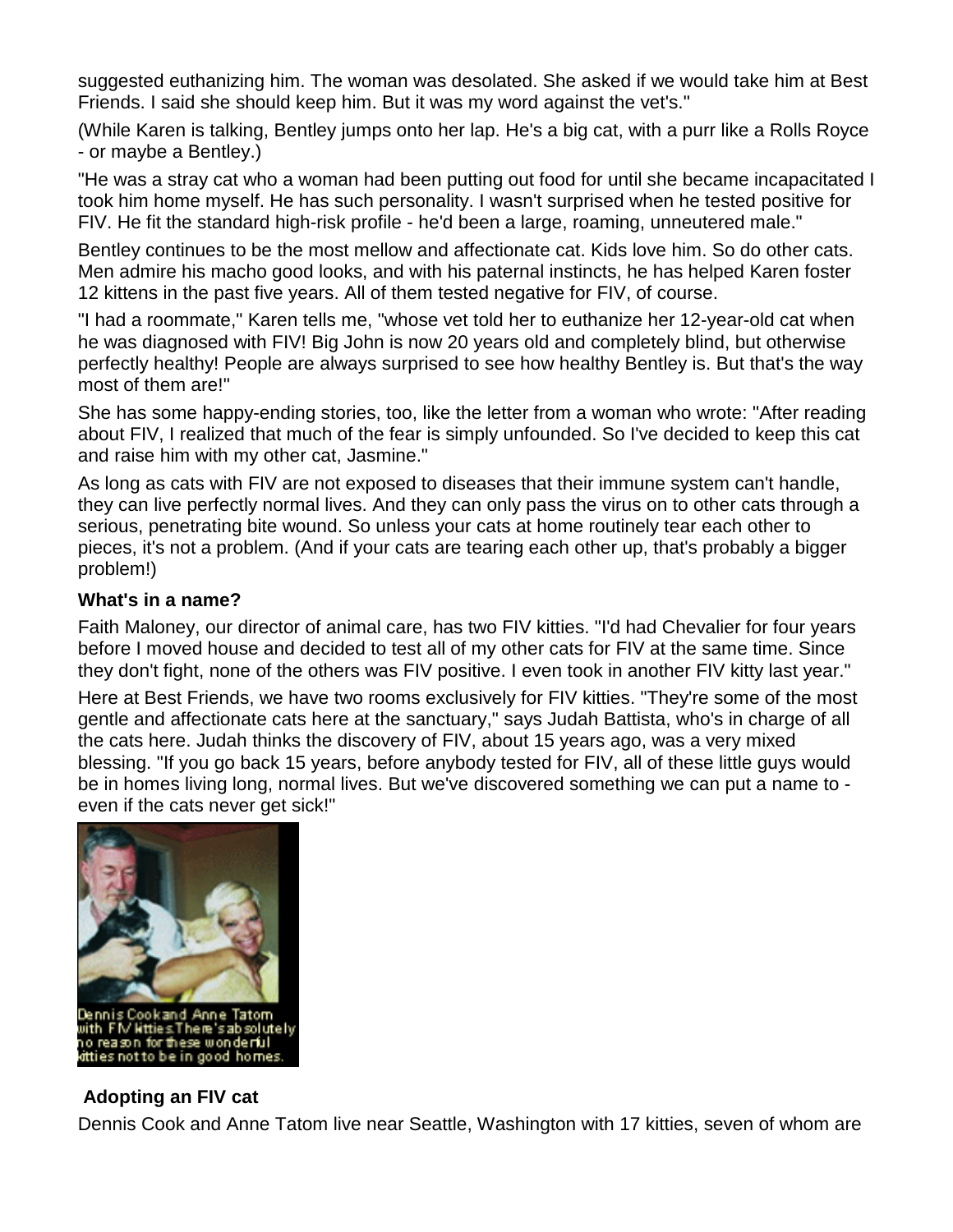FIV positive. Four of those seven came from Best Friends, and all of them live happily together. Anne enjoys e-mailing people who are interested in learning more about living with FIV kitties. "I have been a Best Friends member for years, and I understand that FIV kitties need a home, too. Sure, you have to be careful and introduce the new cat properly to the others. But the cats we adopted from Best Friends - Simon, Malcolm, Sir Lancelot, and Wink - have blended into my home just fine."

For Anne, it began when she took in a stray kitty she had been feeding and the vet told her he had FIV. Anne did some research and chose a veterinarian who was up to date on FIV. Surprisingly, many are not. When FIV was first discovered, the HIV scare was in high gear. A lot of vets didn't want to take any chances, so the rule of thumb was: "FIV cats should immediately be separated from non-infected cats. If you can't do this in your home, then find a place that will take them or have them euthanized." No wonder so many wonderful kitties were coming to Best Friends!

#### **Dissolving old fears**

Dr. Susan Cotter, professor of hematology and oncology at Tufts University School of Veterinary Medicine, is one of those who have helped dissolve these old fears. "I wouldn't advise getting rid of a cat that tests positive for FIV," she says. "If the cat is young and healthy, it could be years before anything changes."

Best Friends veterinarian Dr. Virginia Clemans says the one important thing is to keep your FIV cat healthy. (That, of course, is good advice for all your cats!)

"The virus affects the immune system," she explains. "So keep FIV cats indoors. Make sure they get regular vaccinations. And give them a high-quality diet. Keep an eye on them, and take them to the veterinarian at the first sign of illness."

#### **Am I in the wrong room?**

A couple of weeks after I had brought Reggie to the sanctuary, I went to visit him at the TLC Cat Club. Lezlie Sage, our cat adoption person, was there, too, trying to decide whom to take on a weekend mobile adoption trip. "When I first came to work at Best Friends, I walked into one of our FIV rooms, and I thought I must be in the wrong room. I didn't know very much back then, and I expected to see sick cats. But all I saw were healthy ones. Now I know about FIV, and I know there's absolutely no reason for these wonderful kitties not to be in good homes."

As Lezlie was talking, sweet Reggie had curled up in my lap and gone to sleep. I looked around and saw some of the most handsome, healthy cats you could imagine. A bunch of them were all curled up in a basket together, grooming each other and purring. The most comfortable kitties in the world, I thought.